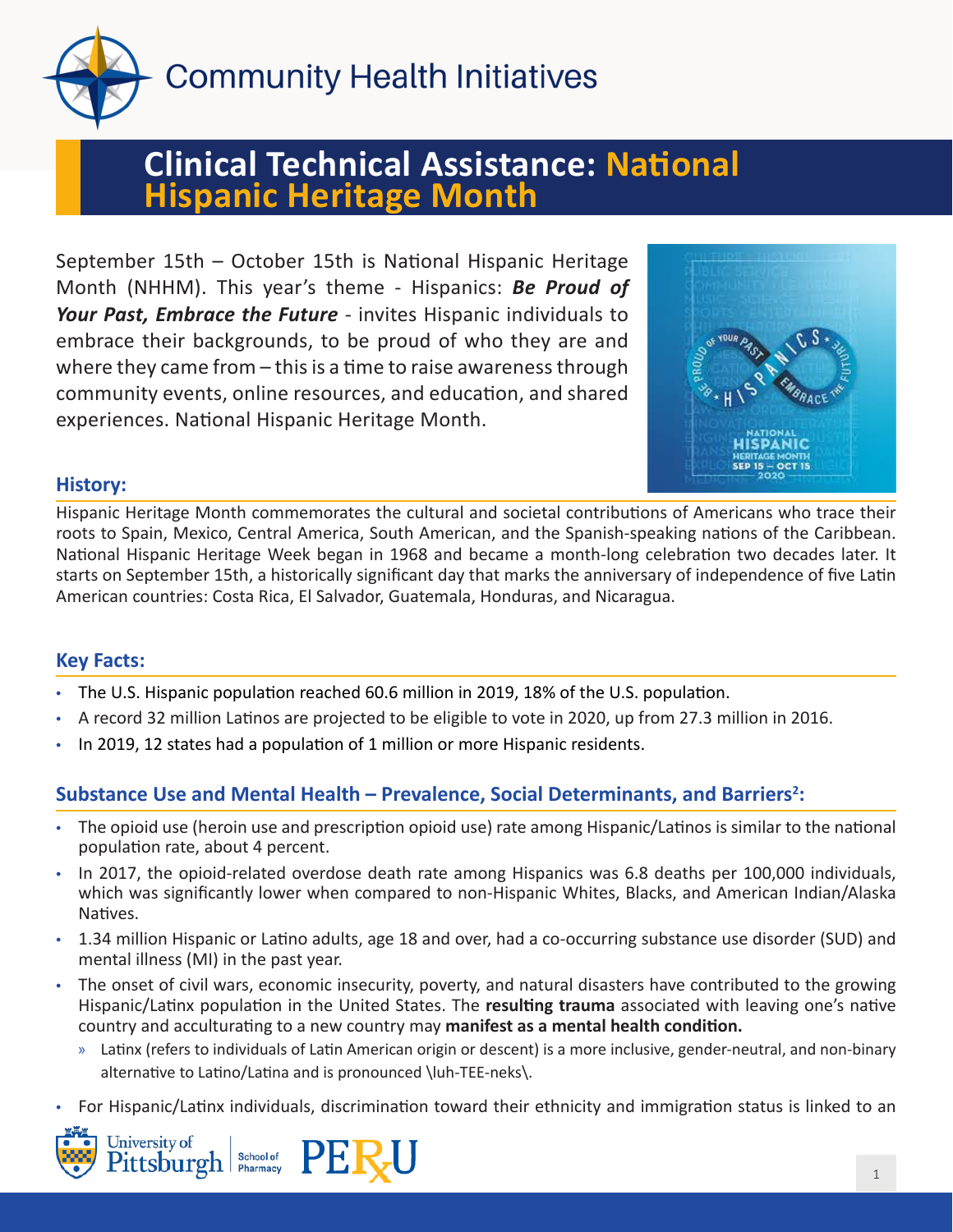**increased risk of developing a SUD**. However, due to the subsequent stigma experienced by individuals with a SUD, many will not seek treatment.

- » A key contributor in the Hispanic/Latinx community noted, "People are hiding an addiction, especially Latinos. The message is not getting to them that addiction is a disease."
- Internal family dynamics, extended social networks, and religion play a critical role in Hispanic life. In turn, the concept of familismo and the practice of faith are critical to SUD prevention, engagement, treatment, and recovery approaches for Hispanic/Latinx communities.
- A frequently cited issue regarding prevention, engagement, treatment, and recovery strategies related to the opioid public health crisis for Hispanic/Latinx communities is the need for bilingual providers and materials in one's native language.



1 Carmen Lomas Garza, Tamalada, 1990

## **Clinical Consideration**

- **Know the resources!** If an individual who didn't speak English were to seek services at your organization, would you know which organizations in the area provide multi-lingual services? Identify local organizations and community resources that offer services in non-English languages.
- **Be proactive!** Don't wait until someone who doesn't speak English contacts you before you prepare your staff. Instead, be proactive and ensure all staff know how to support a non-English speaking individual.
- **Utilize a culturally inclusive approach!** Be aware of the unique needs of the client's cultural background by educating yourself, using resources such as those listed under Additional Resources



- **Avoid assumptions and stereotypes!** Staff should be aware of their own potential implicit bias and encouraged to discuss any such biases in supervision should they arise in interactions with clients. Supervisors can support a staff member in recognizing their implicit bias and being intentional in their interactions with clients so as not to bring their implicit biases into the professional relationship.
- **Integrate cultural factors into treatment/services!** When creating treatment or service plans, be sure to respect and integrate factors relevant to the client's culture. What may be common parts of treatment/services plans for many clients, may not be relevant or appropriate for clients from a different cultural background.



**Dane Miller, MPH** Program Manager, CHI dpm59@pitt.edu

**Whitney I. Menarcheck, LPC, NCC** Senior Clinical Quality Improvement Specialist [wmenarcheck@pitt.edu](mailto:wmenarcheck%40pitt.edu?subject=)